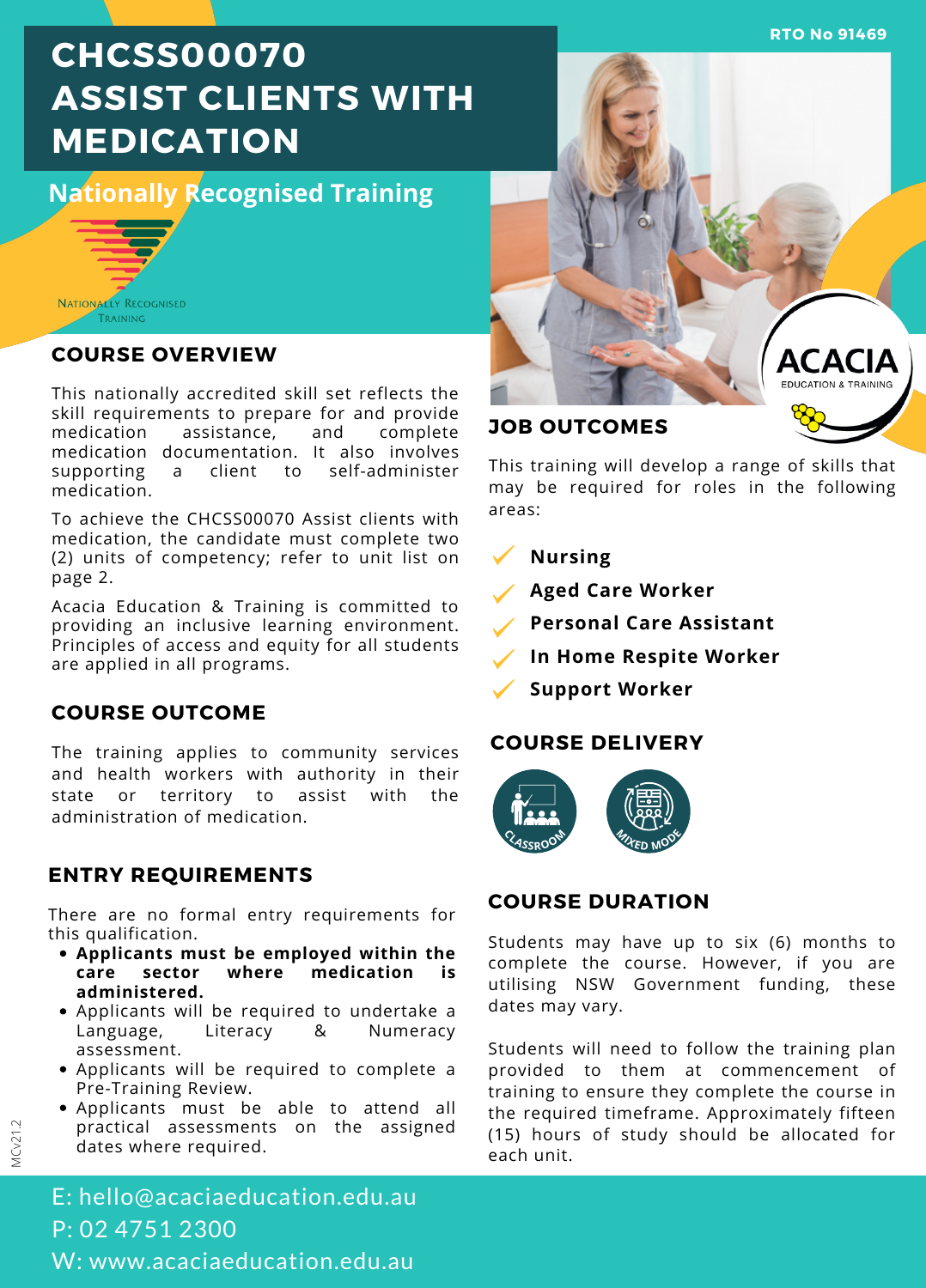# **ESSENTIAL SKILLS FOR THE WORKPLACE**



### **UNITS OF COMPETENCY**

Below are the units of competency required for this course.

| UNIT CODE | UNIT DESCRIPTION               |  |
|-----------|--------------------------------|--|
| HLTAAP001 | Recognise healthy body systems |  |
| HLTHPS006 | Assist clients with medication |  |

*This skill set has been approved by industry as suitable for individuals who hold a qualification at Certificate III level or higher in an area involving provision of direct client care.*

### **UNIT OVERVIEW**

### **HLTAAP001 - Recognise healthy body systems**

This unit describes the skills and knowledge required to work with basic information about the human body and to recognise and promote ways to maintain healthy functioning of the body.

*Knowledge Evidence examples: Knowledge of the basic structure and functions of the body systems and associated components; understanding body regulation including body temperature and blood pressure.*

*Performance Evidence examples: Students will be required to show evidence of working with information about the human body and its healthy functioning in atleast 3 different situations.*

### **HLTHPS006 - Assist clients with medication**

This unit describes the skills and knowledge required to prepare for and provide medication assistance, and complete medication documentation. It also involves supporting a client to self administer medication.

*Knowledge Evidence examples: Knowledge of the legislation, regulation and codes of practice and workplace policies; forms of medication and how they are handled, administered and stored; documentation requirements for the for the administration ofmedication.*

*Practical Evidence example: Students will be required to provide assistance with medication to at* least 5 different clients according to their care plans, with at least 3 different types of medication and *used at least 3 different modes of administration.*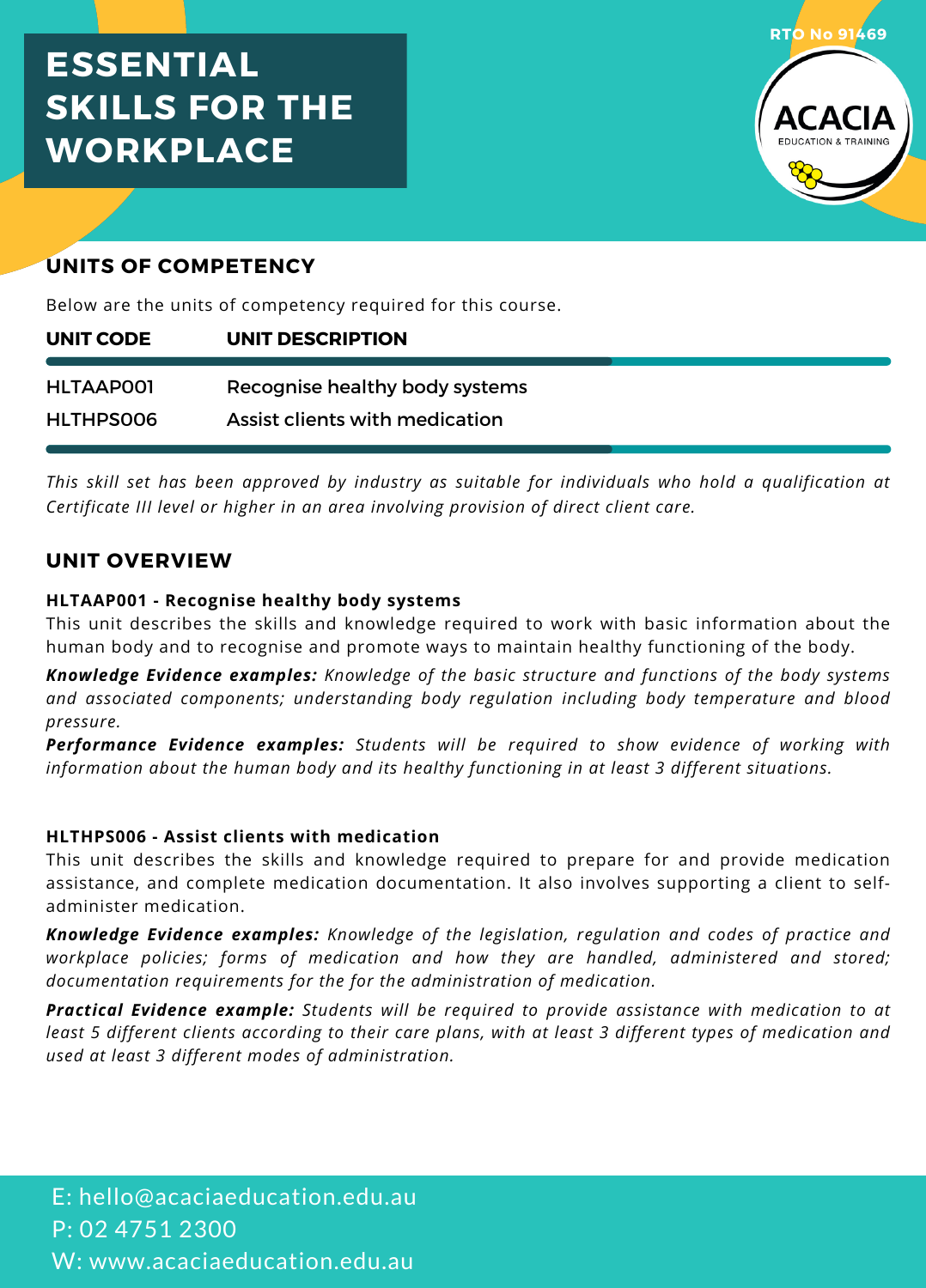# **ESSENTIAL SKILLS FOR THE WORKPLACE**



### **COURSE DELIVERY**

### **Course delivery consists of satisfactorily completing three (3) components of blended learning:**

- Theory Written assessments which are completed by the student as self-paced learning. The 1. assessment book is required to be submitted to our Head Office 2 weeks prior to the workshop date and assessed as "Satisfactory". Approximately 10 – 14 hours of pre reading and assessment time is required.
- Workshop Face to face workshop from 9am to 4.30pm. The workshop includes revision of 2. theory and simulated medication rounds. Times may vary on a case-by-case basis.
- 3.Workplace practical assessment medication rounds performed in a workplace arranged by Acacia Education & Training in consultation with the clients organisation if applicable. Typically, shifts may be from 7am – 11am (Morning), 11am – 2pm (Lunchtime) or 3pm – 6pm (Afternoon), however if a student is not deemed satisfactory a further assessment would be required. This pre-scheduled date is non-negotiable and mandatory for the completion of this unit of competency.

### **WORKPLACE PRACTICAL ASSESSMENT**

**The student must be assessed in a workplace environment and demonstrate assistance with medication:**

- to at **least 5 different clients** according to their care plans
- with at **least 5 different types** of medications
- used at **least 3 different modes** of administration

That is the requirement of the skill set training package and is non-negotiable.

#### **IMPORTANT NOTE:**

The final assessment must be undertaken in a workplace arranged as above. The student will be assessed by a registered nurse or registered enrolled nurse. If a student is late to their allocated medication round shift, they will be deemed as absent and this will result in a reschedule fee *(see T&C's on page 5 for details)*. Dates and times are set and cannot be changed. Should a student wish to be assessed in their workplace, suitability of the workplace must be approved by Acacia Education & Training prior to their enrolment and additional fees may apply.

E: hello@acaciaeducation.edu.au P: 02 4751 2300 W: www.acaciaeducation.edu.au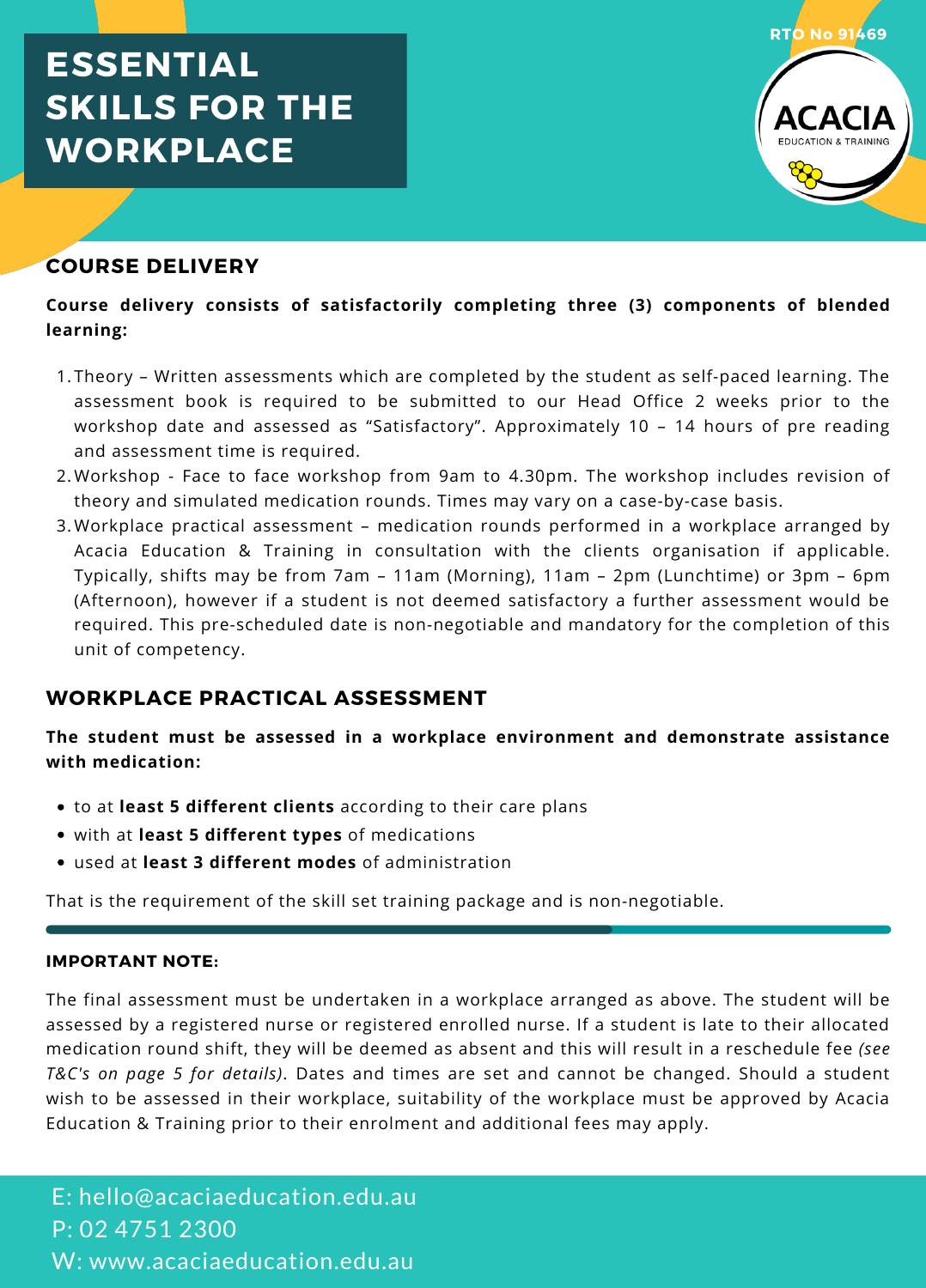# **DISCOVER HOW TO BUILD YOUR FUTURE TODAY.**

### **COURSE DELIVERY**

This course can be delivered in a flexible program of **mixed-mode** or **classroom\*** based learning.

**Theory:** Students may complete their assessments at their own pace. Support from a designated trainer is available via email, phone, SMS and video call.

**Practical:** All practical assessments may be carried out in the classroom and the workplace with the designated trainer present.

\**Where necessary, it is a requirement that students attend training on the allocated days. Classroom may be arranged on a case-by-case basis. Minimum numbers may apply. Ask us for more information.*

### **CERTIFICATE**

On successful completion of all assessments each participant will receive a Nationally Recognised Statement of Attainment in:

#### **CHCSS00070 Assist clients with medication**

*The successfully completed units provide credit towards a range of qualifications in the CHC Community Services Training Package or HLT Health Training Package at Certificate IV and Diploma level.*

### **COURSE FEES - \$800**

**Subsidised Training:** Participants may be eligible to receive subsidised training or a fee reduction through the NSW Government Smart & Skilled program. Contact Acacia for further information on determining your eligibility or visit [https://smartandskilled.nsw.gov.au/are](https://smartandskilled.nsw.gov.au/are-you-eligible)you-eligible

*This training is subsidised by the NSW Government.*

### E: hello@acaciaeducation.edu.au P: 02 4751 2300 W: www.acaciaeducation.edu.au



### **ELIGIBILITY**

To be eligible to receive Smart and Skilled funding, applicants must meet the following criteria:

- living or working in NSW
- 15 years old or older and no longer at school
- an Australian citizen, Australian permanent resident, humanitarian Visa holder or New Zealand citizen.

### **STUDENT SUPPORT**

#### **Academic support**

Students have access to trainer support throughout the duration of their course, whether they are learning via correspondence, online. or in class. Our experienced trainers are available to answer any questions students may have regarding the learning materials and assessments. The appointed trainer can be contacted via email, phone or video call, students will be provided with these contact details on course commencement.

#### **Administrative support**

The administrative team is available during business hours (9am - 5pm) Mondays to Fridays and can assist students with all administrative enquiries or issues, including enrolment, change of contact details, class schedules, online learning and certification. The administrative team can be contacted using details further below.

### **APPLICATION TO ENROL**

Acacia is committed to ensuring all applicants clearly understand the details and outcomes of the course they are enrolling in.

For information on the enrolment process and to apply please speak with your workplace coordinator, contact us directly or use the online link on our website.